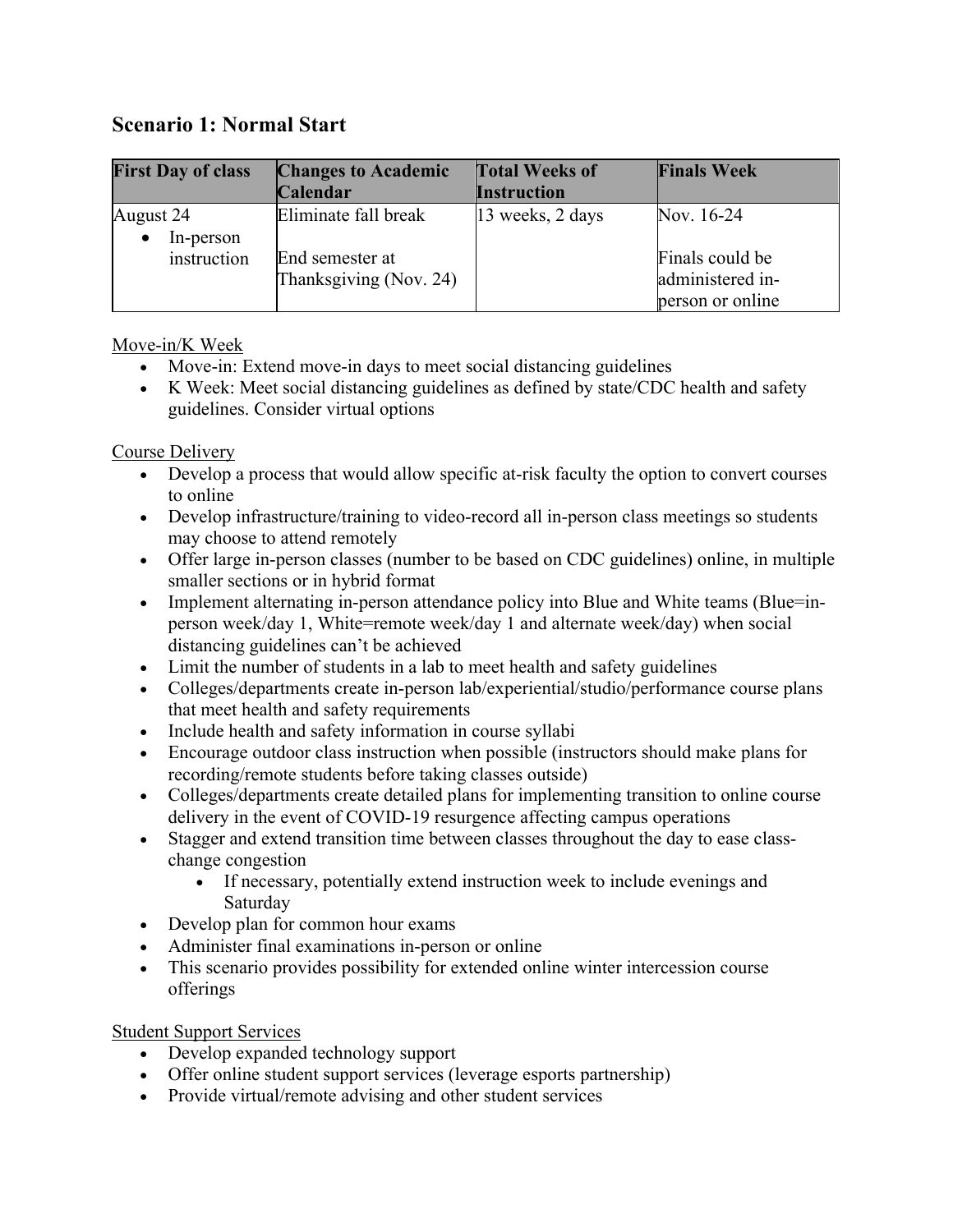- Provide co-curricular programming to build resilience and reduce isolation
- Provide ongoing training on UK's public health measures
- Create special, branded on-campus experiences for first-year students
	- Consider: special courses, UK Core courses only for first-year students, special check-ins with advisors, check-ins with wellness coaches, tailored co-curricular planning for cohorts
- Create special, branded on-campus experiences for sophomores
	- Consider: focus on development of rising sophomores who lost crucial spring semester of first year, concierge support and service package similar to first-year services
- Create special, branded on-campus experiences for graduating students
	- Consider: concierge support and service package for graduating seniors with elements from other initiatives, but with emphasis on post-graduation success, such as internships, career readiness programs, networking events, check-ins with career advisors

# Academic Facilities

- Redesign classrooms, study spaces and computer labs to accommodate state/CDC health and safety guidelines
	- o Seating capacity: remove/cover seats to allow for physical distancing
	- o Signage noting seating capacity and importance of social distancing
	- o Identify and assess underutilized space on campus that can be used for instruction o Plastic barriers
- Create pedestrian flow patterns in buildings to reduce exposure
	- o Hallways, stairwells, elevators, bathrooms, etc.
	- o Designate specific entry and exit points to buildings
	- o Install hands-free door openers where possible
- Make cleaning supplies available in classrooms and throughout facilities
	- o Communicate to faculty, students and staff about cleaning
		- workspaces before/after use (desks, computers, etc.)
	- o Facilities Management to develop deep cleaning plan

## Outdoor spaces

- Redesign pedestrian flows
- Create spaces to enhance outdoor instruction where possible

## Events

- Implement state/CDC health and safety guidelines
	- o Develop screening procedures
	- o No non-UK groups for indoor events

## Campus Recreation

- Implement state/CDC health and safety guidelines
	- o Restrict inside sports
	- o Stagger times for gym/equipment use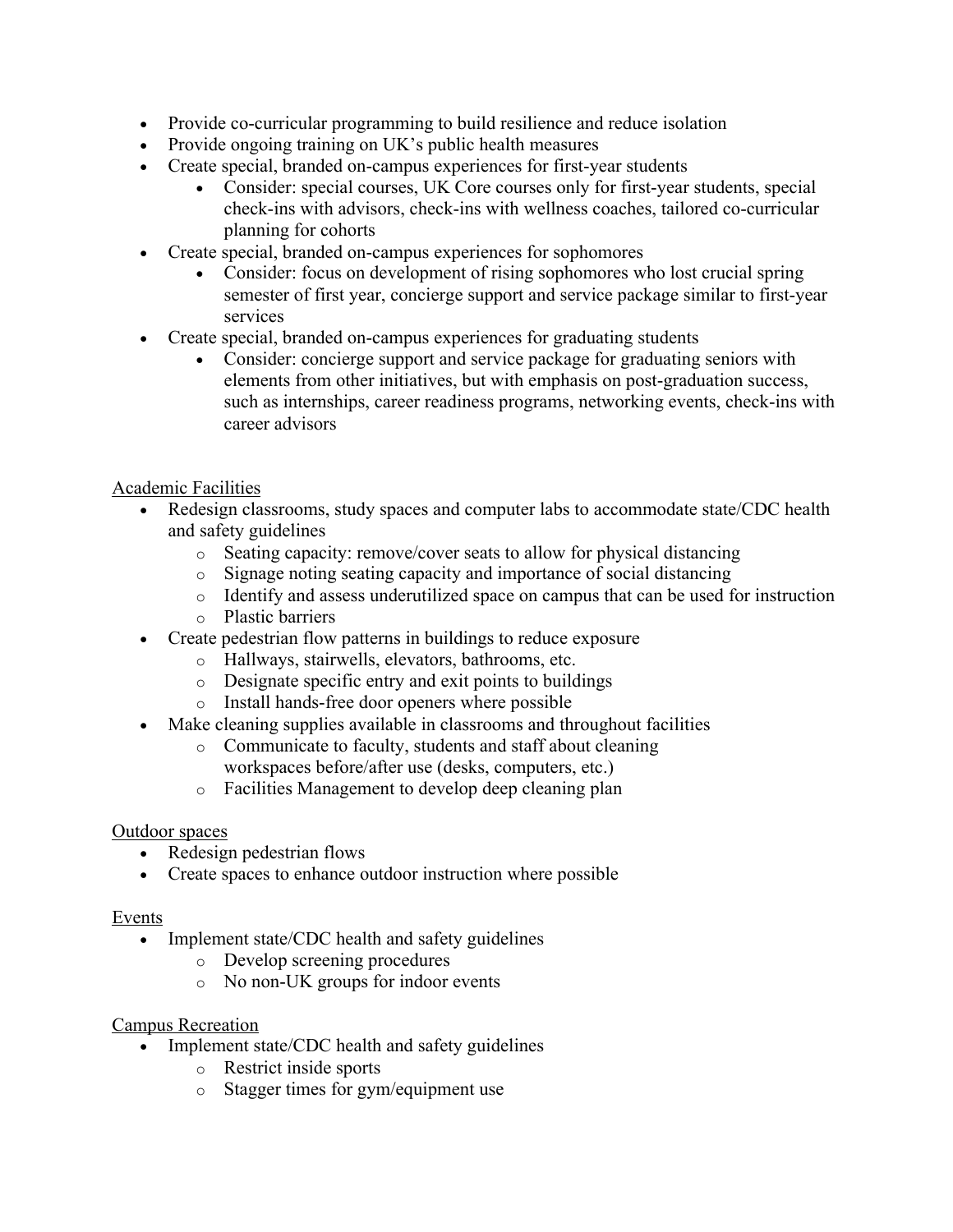- o Create cleaning plan for equipment and facilities
- o Communicate social distancing protocols in facilities
- $\circ$  Develop practical, healthy plan for club sports (inbound, outbound travel, etc.)

#### Housing

- Minimize gatherings and promote clean environment. Align housing assignments with health and safety protocols
	- o Transition Active Learning Spaces into living spaces
	- o Implement visitor restriction policies
	- o Educate residence hall staff on state/CDC guidelines
	- o Create signage communicating health and safety protocols
	- o Provide healthy living starter kit hand sanitizer, wipes, masks
	- o Identify residence hall for quarantine

#### Health and Wellness

- Administer readiness-to-return survey prior to fall semester
	- o Include questions related to different dimensions of wellness
	- o Include questions related to COVID-19 screening
- Expand virtual/online services to reduce isolation and address physical, financial and mental health, including broad access to counseling

#### Dining

- Facilitate social distancing in dining services
	- o No self-service buffets
	- o Prepackaged food
	- o Pre-orders for pickup or campus delivery made available through an app
- Facilitate social distancing in dining spaces
	- o Plastic barriers at check-out
	- o Reduced seating
	- o Protocols for line queuing
	- o Incorporate periods for deep cleaning in daily schedule

#### Transportation

- Buses, Cars, Zipcars, WildCarts
	- o Limit number of riders
	- o Incorporate downtime for cleaning into daily schedule
- Bikes and Scooters
	- o Communicate best practices for cleaning and safety
- Wild Cab
	- o Adhere to health and safety guidelines recommended by the CDC (similar to Uber, Lyft, etc.)

Testing, Screening and Prevention

- Make viral and antibody testing available for all employees and students
	- o Prior to or as close to the individual's return to campus
	- o Repeat at intervals